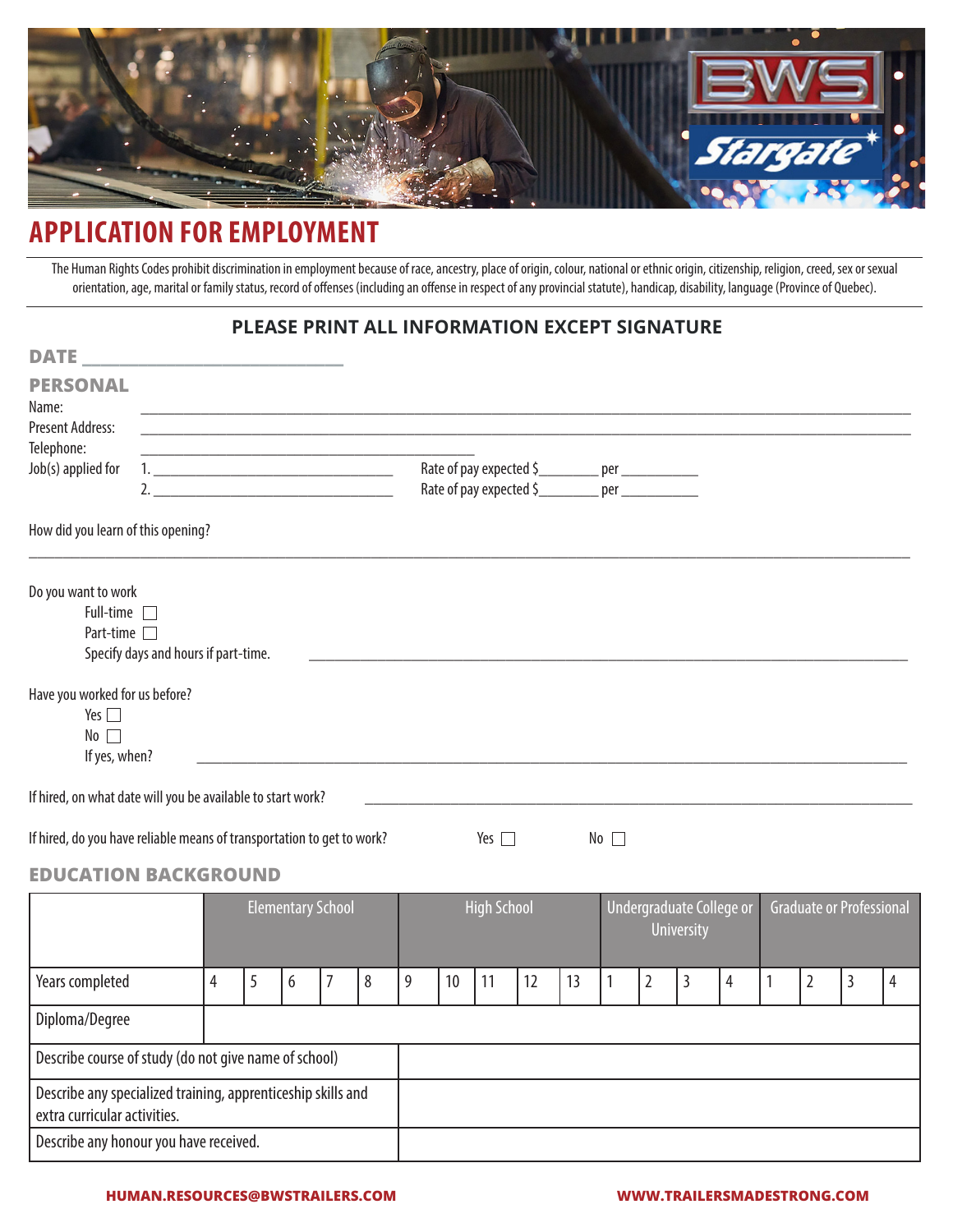

## **PRIOR WORK HISTORY (most recent job first)**

| <b>Dates</b>               | Name and address of<br>Employer | <b>Rate of Pay</b> | <b>Supervisor's Name and Title</b> | <b>Reason for Leaving</b> |
|----------------------------|---------------------------------|--------------------|------------------------------------|---------------------------|
|                            |                                 |                    |                                    |                           |
| Describe the work you did. |                                 |                    |                                    |                           |
| <b>Dates</b>               | Name and address of<br>Employer | Rate of Pay        | <b>Supervisor's Name and Title</b> | <b>Reason for Leaving</b> |
|                            |                                 |                    |                                    |                           |
| Describe the work you did. |                                 |                    |                                    |                           |
| <b>Dates</b>               | Name and address of<br>Employer | Rate of Pay        | <b>Supervisor's Name and Title</b> | <b>Reason for Leaving</b> |
|                            |                                 |                    |                                    |                           |

Describe the work you did.

| <b>Dates</b>                                               | Name and address of<br><b>Employer</b> | Rate of Pay | <b>Supervisor's Name and Title</b> | <b>Reason for Leaving</b> |
|------------------------------------------------------------|----------------------------------------|-------------|------------------------------------|---------------------------|
|                                                            |                                        |             |                                    |                           |
| Describe the work you did.                                 |                                        |             |                                    |                           |
| Macrossociation of the consistence of the distribution $2$ |                                        |             |                                    |                           |

May we contact the employers listed above? \_\_\_\_\_\_\_\_\_\_\_\_\_\_\_\_\_\_

If not, indicate below which one(s) you do not wish us to contact

### Give the names of at least 3 **work references** (excluding relatives).

| Name and Occupation | Address | <b>Phone Number</b> |
|---------------------|---------|---------------------|
|                     |         |                     |
|                     |         |                     |
|                     |         |                     |

\_\_\_\_\_\_\_\_\_\_\_\_\_\_\_\_\_\_\_\_\_\_\_\_\_\_\_\_\_\_\_\_\_\_\_\_\_\_\_\_\_\_\_\_\_\_\_\_\_\_\_\_\_\_\_\_\_\_\_\_\_\_\_\_\_\_\_\_\_\_\_\_\_\_\_\_\_\_\_\_\_\_\_\_\_\_\_\_\_\_\_\_\_\_